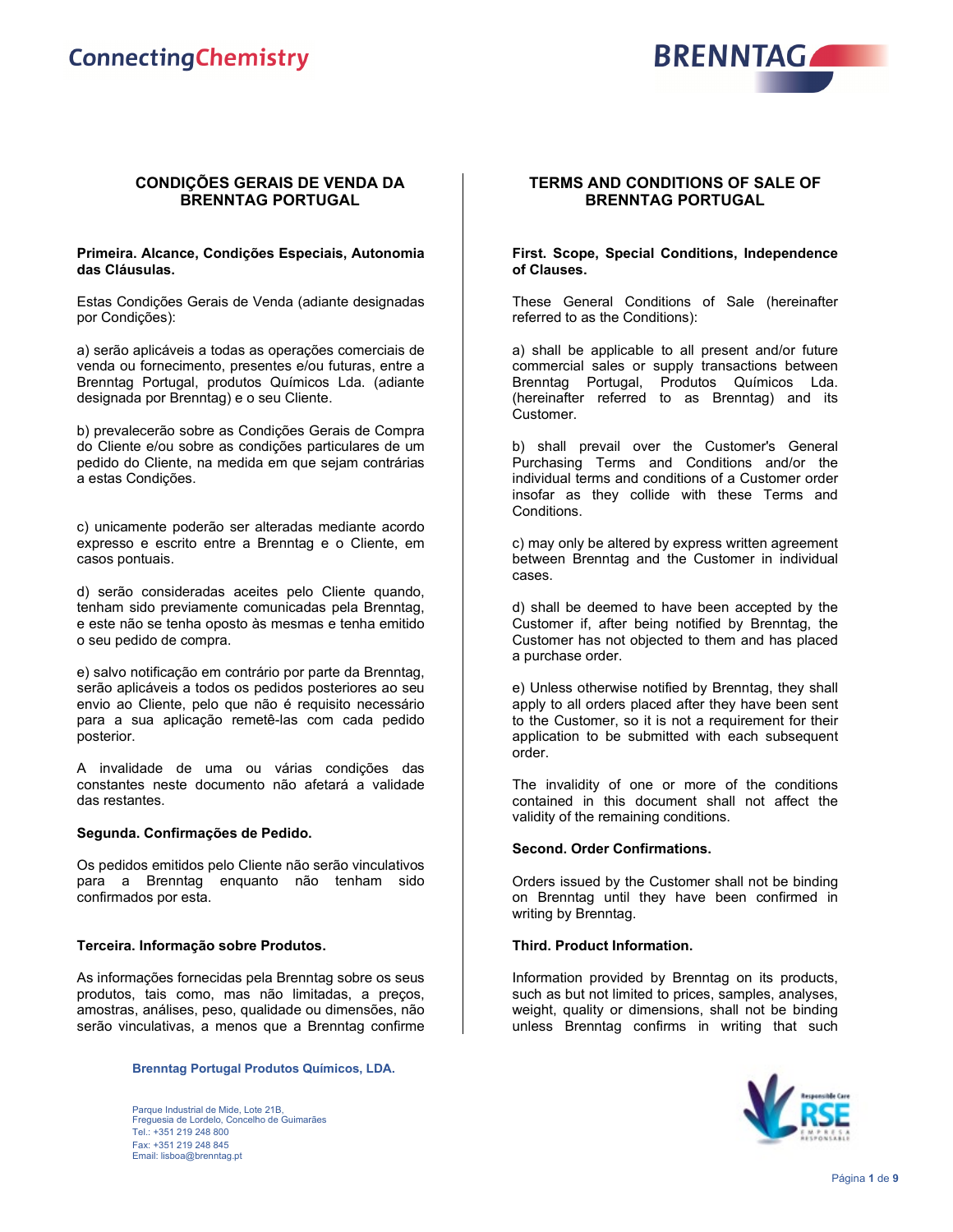

por escrito que tais informações estão em vigor quando o seu Cliente emite uma encomenda.

# **Quarta. Cumprimento da regulamentação.**

O Cliente manifesta mediante a emissão do seu pedido, que cumpre com as normas de segurança, meio ambiente e em geral, com a que seja aplicável para a propriedade e uso dos produtos entregues pela Brenntag e para a descarga segura nas suas instalações, que o Cliente declara conhecer e cumprir.

### **Quinta. Entrega e Receção dos produtos.**

Salvo expressamente acordado por escrito para uma entrega concreta na confirmação do pedido, os prazos de entrega comunicados pela Brenntag são meramente orientativos, sem prejuízo de que sejam feitos os seus melhores esforços para realizar as entregas nos prazos requeridos pelo Cliente.

Salvo que se tenha acordado por escrito de outra maneira, o prazo de entrega estabelecido na confirmação do pedido será calculado desde o dia de emissão dessa mesma confirmação.

A Brenntag poderá suspender a entrega dos produtos no caso de o Cliente não pagar qualquer valor devido à Brenntag na data do seu vencimento.

A Brenntag fica totalmente exonerada da responsabilidade pela falta de entrega se tal for devido a circunstâncias imprevistas ou de força maior. O mesmo se aplica a qualquer impedimento ao desempenho devido a eventos fora do controlo da Brenntag, tais como falha de fornecimento pelo seu fornecedor, escassez de matérias-primas, alterações regulamentares, catástrofes naturais, pandemias ou greves. Se algum destes impedimentos se prolongar para além de três meses, a Brenntag terá o direito de desistir do pedido sem incorrer em qualquer responsabilidade.

No caso de o Cliente se recusar a receber a mercadoria encomendada sem motivo válido, a Brenntag procederá à sua armazenagem, por conta e risco do Cliente, e terá o direito de a destruir no prazo de dois meses. Os custos de armazenamento e destruição serão suportados pelo Cliente.

information is in force when its Clients issues a purchase order.

### **Fourth. Regulatory compliance.**

The Customer declares by issuing its order that it complies with the safety, environmental and, in general, with all regulations applicable to the possession and use of the products delivered by Brenntag and for safe unloading at its facilities, which the Customer declares to know and comply with.

### **Fifth. Delivery and Reception of products.**

Unless agreed in writing in Brenntag´s order confirmation of a specific delivery, the delivery date informed by Brenntag is for guidance only, without prejudice to its best efforts to make deliveries within the timeframe required by the Customer.

Unless otherwise agreed in writing, the delivery time set out in the order confirmation shall be calculated from the day of issue of the order confirmation.

Brenntag may suspend the delivery of the products in case the Customer fails to pay any amount due to Brenntag when due.

Brenntag shall be completely exonerated from liability for non-delivery if this is due to acts of God or force majeure, and shall be deemed as such any impediment to performance due to events beyond the control of Brenntag, such as failure to supply by its supplier, shortages of raw materials, changes in regulations, natural disasters, pandemics or strikes. If any such impediment to performance extends beyond three months, Brenntag shall be entitled to withdraw from the order without incurring any liability.

In the event that the Customer refuses to receive the products ordered without justified reason, Brenntag is entitled to store them at the Customer's risk and expense and destroy them within two months. The costs of storage and destruction shall be borne by the Customer.

**Brenntag Portugal Produtos Químicos, LDA.**

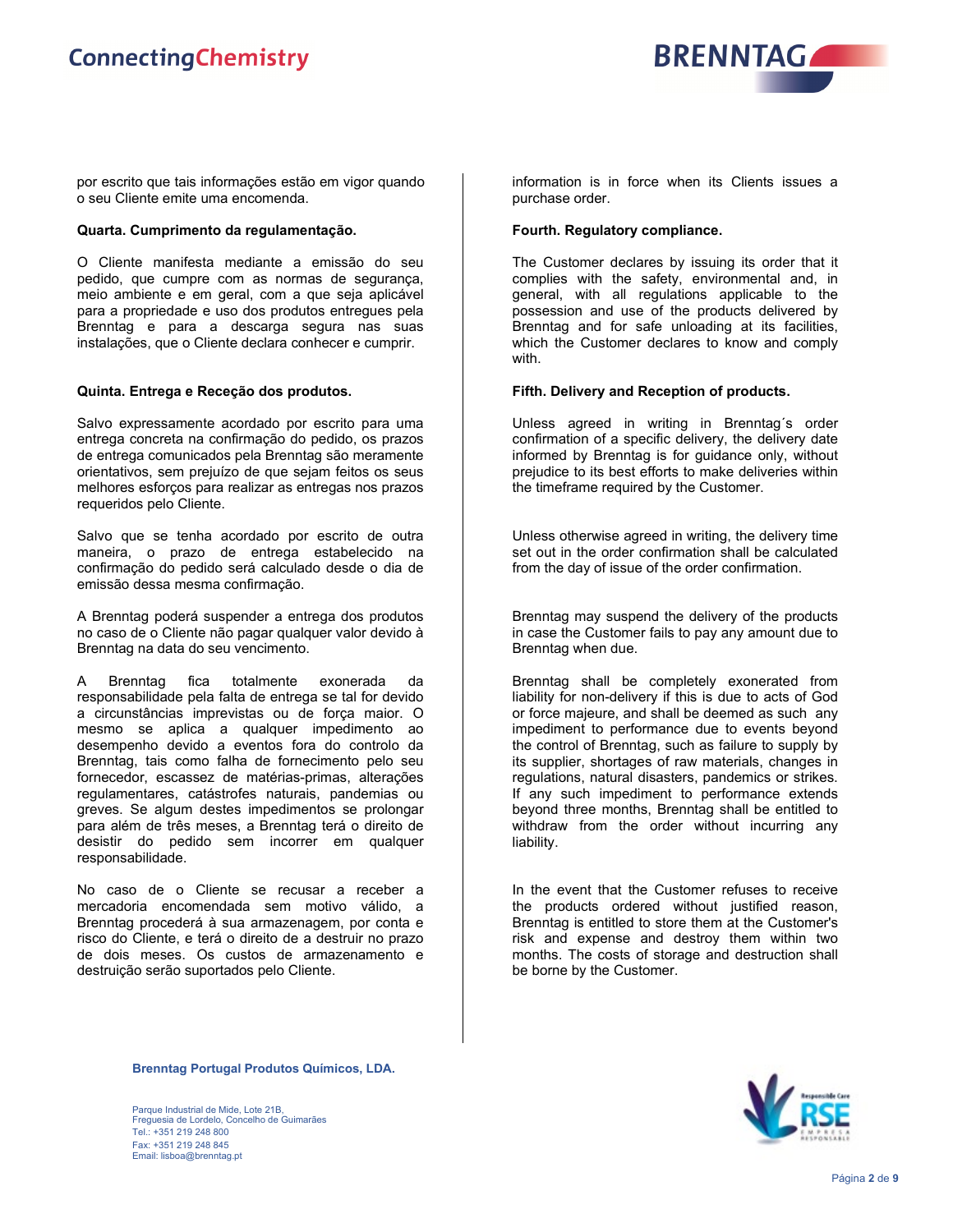

### **Sexta. Pagamento dos Produtos.**

O Cliente deverá pagar pelos Produtos vendidos nas condições refletidas na confirmação do pedido. Salvo acordo expresso em contrário, o pagamento dos produtos será efetuado trinta (30) dias após a data de entrega, sem prejuízo de este período ser revisto de acordo com a evolução da solvência do Cliente.

Independentemente do método de pagamento acordado, o local de pagamento dos bens será a sede social da Brenntag.

O atraso no pagamento gera automaticamente, pelo mero incumprimento do pagamento no prazo acordado, sem necessidade de aviso de vencimento nem de intimação alguma por parte da Brenntag, juros de mora a favor desta, equivalentes à Euribor a um mês mais uma sobretaxa de cinco (5) pontos percentuais.

As reclamações do Cliente, por qualquer razão que seja, não lhe dão o direito de ignorar o pagamento de qualquer fatura. A possibilidade de o Cliente compensar faturas com montantes devidos pela Brenntag está expressamente excluída.

A Brenntag reserva-se a possibilidade de aumentar os preços oferecidos ou as condições de pagamento em qualquer momento posterior à confirmação do pedido e anterior à entrega no caso em que o fabricante ou fornecedor os aumente. Neste caso, o Cliente será informado com a maior brevidade e terá sempre direito a recusar a encomenda antes da entrega. O Cliente não deverá responsabilizar a Brenntag por quaisquer danos que o aumento ou a recusa do preço da encomenda, conforme o caso, lhe possa ter causado.

A Brenntag reserva-se expressamente o direito de aplicar sobretaxas comerciais para transações que, devido à dificuldade do serviço, à complexidade da entrega ou aos custos inesperados associados, se justifiquem economicamente.

#### **Sétima. Reserva de Propriedade.**

A Brenntag reserva a propriedade dos produtos até que o pagamento dos mesmos tenha sido efetuado. No caso em que o Cliente revenda produtos que ainda não tenham sido pagos à Brenntag, deverá ceder à Brenntag quaisquer direitos que possa ter sobre os bens, incluindo sem limitação, para além do direito ao

**Brenntag Portugal Produtos Químicos, LDA.**

Parque Industrial de Mide, Lote 21B, Freguesia de Lordelo, Concelho de Guimarães Tel.: +351 219 248 800 Fax: +351 219 248 845 Email: lisboa@brenntag.pt

#### **Sixth. Payment of the Products.**

The Customer shall pay for the Products sold under the conditions set out in the order confirmation. Unless otherwise expressly agreed, the payment of the products will be made within thirty (30) days from the day following that of their delivery, without prejudice that this period will be revised in accordance with the evolution of the Client's solvency.

Regardless of the agreed payment method, the place of payment for the goods shall be the registered office of Brenntag.

Late payment will automatically generate, for the mere failure to pay within the agreed period, without the need for any notice of due date or notice from Brenntag, late payment interest in favour of Brenntag equivalent to the one-month Euribor plus a surcharge of five (5) percentage points.

Claims by the Customer for any reason whatsoever shall not entitle it to disregard payment of any invoice. The possibility of the Purchaser offsetting invoices against amounts due from Brenntag is expressly excluded.

Brenntag reserves the right to increase the prices offered or the terms of payment at any time after confirmation of the order and prior to delivery if the manufacturer or supplier increases them. In this case, the Customer will be informed as soon as possible and will always have the right to refuse the order before delivery. The Customer shall not hold Brenntag liable for any damages caused by the price increase or refusal of the order, as the case may be.

Brenntag expressly reserves the right to apply commercial surcharges for transactions that either because of the difficulty of the service, the complexity of the delivery or unforeseen associated costs are economically justified.

#### **Seventh. Reserve of Ownership.**

Brenntag reserves ownership of the products until payment has been made. In the event that the Customer resells goods that have not yet been paid for to Brenntag, it shall assign to Brenntag any rights it may have in the goods, including without limitation, in addition to the right to credit for

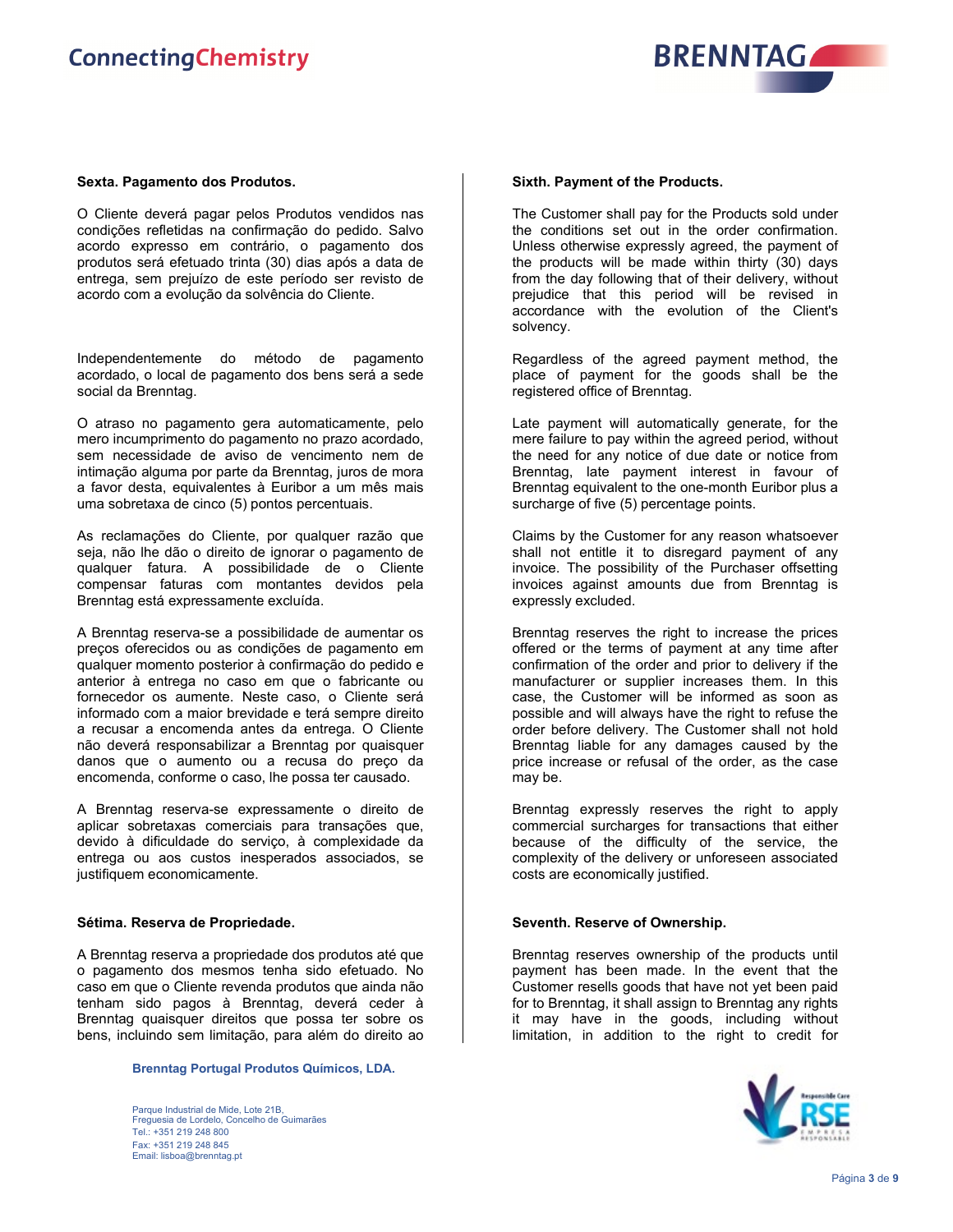

crédito para o pagamento do seu preço, qualquer indemnização que lhe seja devida em matéria de responsabilidade contratual ou extracontratual, pelo que deverá fornecer à Brenntag qualquer informação que esta considere necessária e que será igualmente fornecida pela Brenntag de uma propriedade de terceiro sobre os mesmos bens.

# .**Oitava. Transmissão do Risco.**

O risco sobre os produtos vendidos pela Brenntag será transmitido ao Cliente de acordo com o Incoterm© acordado, e de outra forma quando os produtos são disponibilizados ao Cliente ou a terceiro que recolhe os produtos nas instalações da Brenntag ou de um terceiro designado pela Brenntag.

# **Nona. Descarga.**

Salvo acordo expresso em contrário por escrito, o Cliente deverá descarregar os produtos à chegada às suas instalações e manter a Brenntag isenta de quaisquer danos que possam ocorrer durante tal operação.

O Cliente será sempre responsável pela descarga e pelo armazenamento da mercadoria, e indemnizará a Brenntag das eventuais reclamações, danos, custos ou gastos suportados em conceito de lesões pessoais, disfunções, lesões ou danos materiais ou meio ambientais derivados ou associados à descarga, armazenamento, manipulação, venda ou uso do Produto por parte do Cliente ou dos seus empregados ou subcontratados, assim como por incumprimento da documentação preventiva ou divulgação inadequada aos seus empregados e/ou subcontratados.

O Cliente deverá descarregar a mercadoria corretamente e sem demora. Se os nossos empregados ou transportadores colaborarem na descarga e, ao fazê-lo, causem danos à mercadoria ou outros danos, serão considerados como agindo por conta e risco do Cliente e o Cliente não poderá exigir responsabilidade à Brenntag por tais danos.

No caso de entregas em contentores ou cisternas, o cliente deverá assegurar, sob sua própria responsabilidade, de que o contentor seja esvaziado ou que a cisterna seja descarregada o mais rápido possível e devolvido à Brenntag ou à morada indicada. Se o período durante o qual o contentor permanece nas instalações do Cliente for prolongado por razões que sejam responsabilidade do Cliente, quaisquer custos

**Brenntag Portugal Produtos Químicos, LDA.**

Parque Industrial de Mide, Lote 21B, Freguesia de Lordelo, Concelho de Guimarães Tel.: +351 219 248 800 Fax: +351 219 248 845 Email: lisboa@brenntag.pt

payment of the price, any compensation due to it in respect of contractual or non-contractual liability, for which purpose it shall provide Brenntag with any information it deems necessary and which shall also be provided in the event that Brenntag exercises a third party right of ownership in the same goods.

# **Eighth. Transmission of Risk.**

T The risk in the products sold by Brenntag shall pass to the Customer in accordance with the agreed Incoterm©, or otherwise at the time the products are made available to the Customer or to the third party who collects the products, from Brenntag's premises or from the premises of a third party designated by Brenntag.

# **Ninth. Unloading.**

Unless otherwise expressly agreed in writing, the Customer shall unload the products upon their arrival at its premises and shall hold Brenntag harmless from any damage that may occur during such operation.

The Customer shall always be responsible for unloading and storing the goods and shall indemnify Brenntag against any claims, damages, costs or expenses incurred in connection with personal injury, death, injury or damage to property or the environment arising from or in connection with the unloading, storage, handling, sale or use of the Product by the Customer or its employees or contractors and the failure to observe preventive documentation or its improper disclosure to its employees and/or contractors.

The Customer must unload the goods correctly and without delay. If our employees or transporters assist in unloading and in doing so cause damage to the goods or other damage, they shall be deemed to be acting at the Customer's risk and the Customer may not hold Brenntag liable for such damage.

In the case of deliveries in containers or tanks, the customer must ensure, at its own risk, that the container is emptied, or the tank is unloaded as soon as possible and returned to Brenntag or to the address given. If the period during which the container remains at the Customer's premises is extended for reasons for which the Customer is responsible, the additional costs to Brenntag

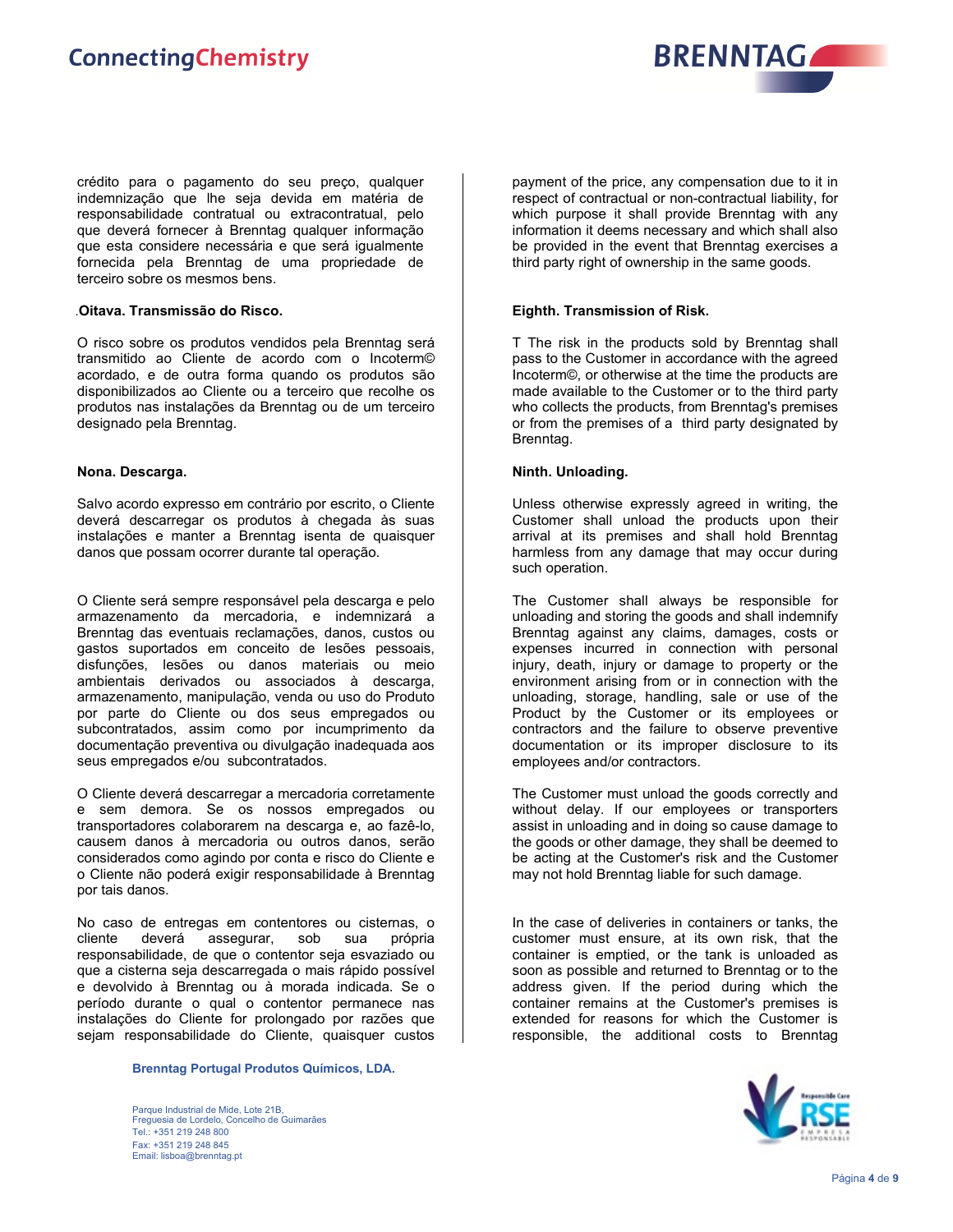

adicionais incorridos pela Brenntag serão imputados ao Cliente.

# **Décima. Embalagens.**

As Embalagens propriedade da Brenntag que estejam sujeitas a devolução não poderão ser utilizadas para usos e produtos que não seja os do produto entregue.

O Cliente deverá entregar um depósito como garantia da devolução das embalagens. O depósito só será devolvido se as embalagens estiverem em boas condições para reutilização, sejam os originais entregues pela Brenntag e sejam devolvidos com todo o seu equipamento, tais como tampas, tampões ou válvulas. Esta devolução deverá realizar-se no prazo máximo de seis (6) meses a contar da data da sua entrega. Após o sexto mês sobre a data de entrega, as embalagens serão adquiridas automaticamente pelo Cliente ao preço do depósito cobrado.

A devolução das embalagens é da responsabilidade do cliente. A Brenntag recolhe as embalagens graciosamente sempre que em atos de fornecimento o cliente tenha embalagens para devolver, estas sejam consideradas confiáveis e a tarefa de recolha não demore mais que 15 minutos adicionais.

Sempre que o cliente solicite recolhas dedicadas de embalagens deve a operação ser acordada previamente com o nosso Departamento Comercial e implicará a faturação do custo de transporte respetivo.

Em cada fornecimento, efetuam-se recolhas de nº de embalagens correspondentes aos espaços disponíveis na unidade logística, que são correspondentes aos espaços libertados no fornecimento efetuado (ex: fornecimento de 5 contentores garante recolha de 5 contentores).

As embalagens são utilizadas de uma forma dedicada, ou seja, cada embalagem é usada para um e um só produto sendo que essa característica está bem patente na embalagem através do seu rótulo.

O manuseamento das embalagens deve ser sempre o adequado ao produto e tipo de embalagem.

A reutilização da embalagem não prevê a lavagem da mesma, dentro do espírito de minimização da produção de resíduos, dos compromissos ambientais subscritos pela Brenntag e na procura da otimização dos custos logísticos.

resulting from this will be charged to the Customer.

### **Tenth**. **Containers.**

Brenntag's own packaging that is subject to return may not be used for uses and products other than that of the delivered product.

The Customer must provide a deposit as a guarantee for the return of the packaging. The deposit will only be returned if the packaging is in good condition for reuse, is the original packaging delivered by Brenntag and is returned with all its equipment such as caps, plugs or valves. This return must be made within a maximum period of six (6) months from the date of delivery. After the six month following delivery, the packaging will be automatically purchased by the Customer at the price of the deposit charged.

The return of packaging is the responsibility of the customer. Brenntag will collect packaging free of charge when the customer has packaging to return in the course of a delivery , is deemed to be reliable, and the collection task takes no longer than an additional 15 minutes.

Whenever the customer requests dedicated packaging collection, this must be previously agreed with our Commercial Department and will involve invoicing the respective transport costs.

In each delivery, collections are made of the number of packages corresponding to the available spaces in the logistics unit, which correspond to the spaces freed up in the delivery made (e.g: supply of 5 containers guarantees collection of 5 containers).

The packages are used in a dedicated way, that is, each package is used for one and only one product and this feature is clearly visible on the package through its label.

The handling of packages should always be appropriate to the product and type of package.

Packaging reuse does not require washing, in the spirit of waste minimisation, environmental commitments by Brenntag and logistics cost optimisation.

**Brenntag Portugal Produtos Químicos, LDA.**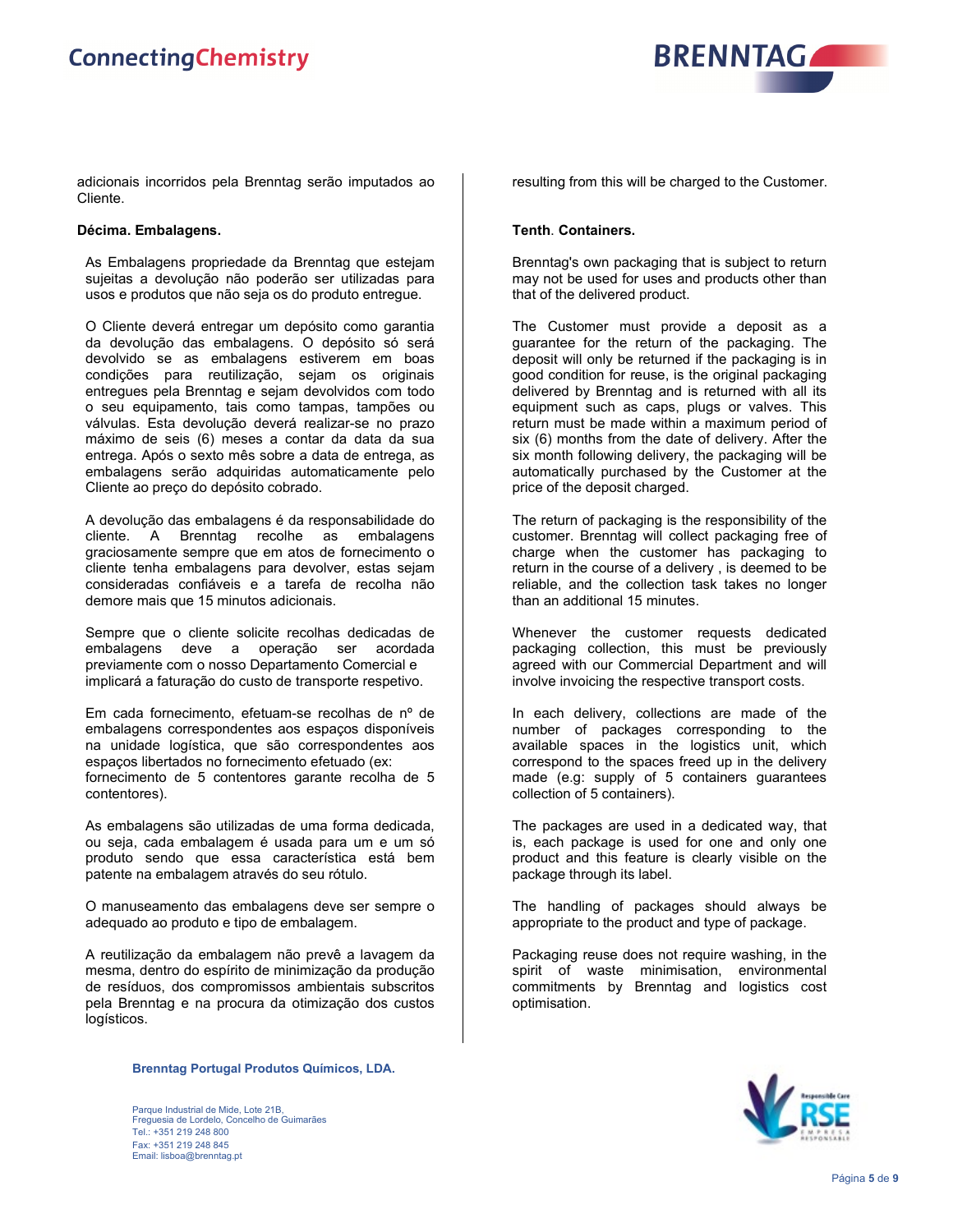

O Cliente será responsável da entrega do resíduo da embalagem ou da embalagem usada para a sua correta gestão ambiental enquanto detentor final do mesmo, em conformidade com o artigo 22º do Decreto-Lei nº 152-D/2017. Se aplicável, o Cliente arcará com os custos de limpeza ou destruição das embalagens. Nenhuma marcação deve ser removida do contentor ou embalagem. O Cliente será responsável pelas perdas de valor, alteração, contaminação ou perda das embalagens retornáveis.

No que diz respeito às embalagens propriedade do Cliente e entregues à Brenntag, é expressamente referido que a Brenntag não é obrigada a verificar a adequação, estado ou limpeza, entre outras coisas, das embalagens fornecidas pelo Cliente, nem é responsável por quaisquer danos ou defeitos causados ao Cliente por embalagens defeituosas ou inadequadas entregues pelo Cliente à Brenntag.

### **Décima Primeira. - Garantias.**

A Brenntag garante que os produtos que comercializa cumprem com as especificações fornecidas, e não oferece nenhuma outra garantia, explícita ou implícita, em relação aos produtos e/ou à sua idoneidade para nenhum uso em particular, incluso se fosse do conhecimento da Brenntag. Em caso de revenda do produto por parte do Cliente, este manterá a Brenntag livre perante reclamações de qualquer terceiro por motivo do uso dado ao mesmo.

A Brenntag não amplia a sua garantia sobre os produtos para terceiras pessoas distintas do Cliente.

A Brenntag não será responsável pelos danos que possam incorrer aos produtos entregues em consequência de uma manipulação incorreta do produto, se tiverem sido alterados de alguma forma pelo Cliente, ou se tiverem sido armazenados de forma imprópria.

Qualquer assessoria dada pela Brenntag em relação aos produtos que vende não isenta o Cliente de realizar os seus próprios testes, ensaios e análises para determinar a utilização e aplicação dos produtos a sua adequação em relação tanto ao processo de produção como ao resultado final pretendido, e a Brenntag não pode ser responsabilizada por qualquer consequência de tal assessoria, que se limita estritamente às especificações do produto.

O Cliente deverá comprovar que o produto entregue nas suas instalações corresponde exatamente com o produto

**Brenntag Portugal Produtos Químicos, LDA.**

The Customer will be responsible for the delivery of the used container or packaging waste for its correct environmental management as the final holder of the same, in accordance with article 22 of Decreto-Lei nº 152-D/2017. If applicable, the Customer shall bear the cost of cleaning or destroying the containers. No markings will be removed from the container or packaging. The Customer shall be responsible for any loss of value, exchange, contamination or loss of the returnable containers.

With regard to packaging owned by the Customer and delivered to Brenntag, it is expressly noted that Brenntag is not obliged to check the suitability, condition or cleanliness of, among other things, of the packaging provided by the Customer nor is it responsible for any damage or defects caused to the Customer by defective or unsuitable packaging delivered by the Customer to Brenntag.

### **Eleventh. - Guarantees.**

Brenntag warrants that the products it markets comply with the specifications supplied, and makes no other warranty, express or implied, in relation to the products and/or their suitability for any particular purpose, even if known to Brenntag. In the event of resale of the product by the Customer, the Customer shall hold Brenntag harmless against the claims of any third party due to the use of the product.

Brenntag does not extend its warranty on the products to third parties other than the Customer.

Brenntag shall not be liable for damage to delivered products resulting from improper handling of the product, from any alterations carried out by the Customer to the product, or from improper storage of the same.

Any advice given by Brenntag in connection with the products it sells does not exempt the customer from carrying out its own tests, trials and analyses to determine the use and application of the products and their suitability in relation to both the production process and the intended end result, and Brenntag cannot be held liable for any consequences of such advice, which is strictly limited to the specifications of the product.

The Customer must check that the product delivered to its premises corresponds exactly to the product

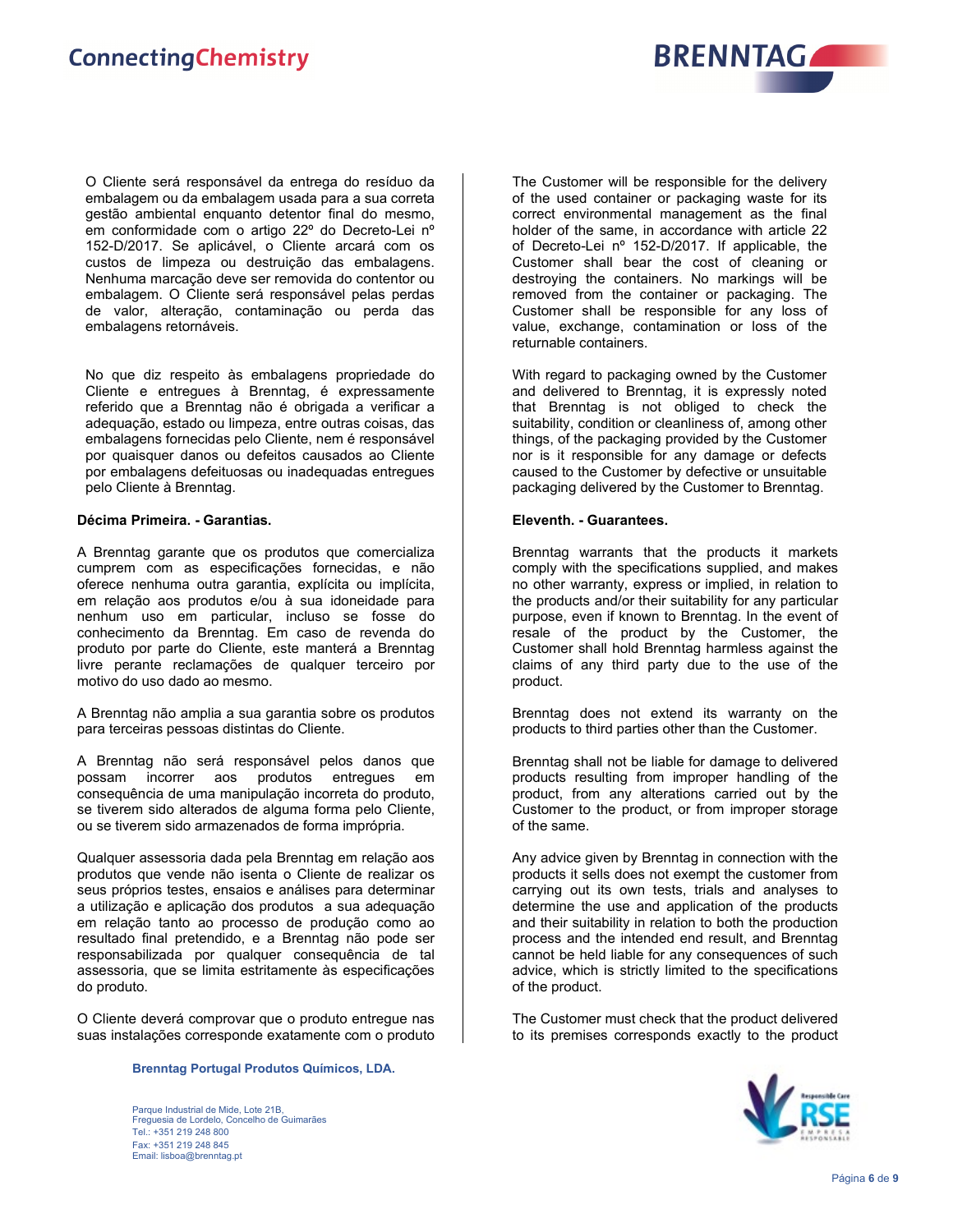

solicitado com carácter prévio à sua utilização ou comercialização. A Brenntag não será responsável pelos danos e prejuízos que um erro de carga possa originar ao Cliente quando não se tenha realizado tal comprovação e tivesse usado o produto errado no seu processo de produção ou se o tivesse comercializado.

### **Décima Segunda. - Reclamações.**

O Cliente está obrigado a verificar a quantidade e a qualidade dos produtos no momento da sua receção e com carácter prévio à sua utilização.

Em caso de entrega incorreta, o Cliente deverá fazer a reserva correspondente na guia de entrega e deve notificar a Brenntag sobre a incorreção no prazo de quatro dias seguintes ao dia a receção dos produtos, se a incorreção for aparente, ou no prazo de trinta dias a partir da data de receção se fosse oculto. Se for provado que a Brenntag é responsável pelo defeito do produto, a Brenntag deverá, à sua escolha, compensar o cliente através da substituição dos produtos no momento da entrega dos produtos defeituosos ou através do reembolso do valor pago pelo Cliente, decisão que será comunicada pela Brenntag ao Cliente.

A responsabilidade total da Brenntag resultante da falha ou execução defeituosa do Pedido, ou qualquer responsabilidade da Brenntag perante o Cliente resultante da compra, limita-se ao preço dos produtos encomendados. Nenhuma das partes será responsável perante a outra por danos indiretos ou perda de lucros ou perda de produção, utilização, negócio, boa vontade ou reputação, ou interrupção do negócio e/ou aumento de custos, exceto conforme expressamente previstos nas presentes Condições de Venda, quer incorridos ou reclamados pela outra parte ou por terceiros.

# **Décima Terceira. Resolução do Pedido.**

Qualquer uma das partes poderá rescindir o Pedido em caso de incumprimento pela outra de qualquer das obrigações estabelecidas no Pedido. Em particular, e para além dos previstos na lei, os seguintes elementos serão motivos de rescisão a pedido da Brenntag, sem limitação:

- i. Não pagamento, pagamento parcial ou tardío dos pedidos,
- ii. Diminuição do crédito comercial do Cliente de acordo com a companhia de seguros de crédito comercial da Brenntag
- iii. Incumprimento das normas de Segurança,

**Brenntag Portugal Produtos Químicos, LDA.**

Parque Industrial de Mide, Lote 21B, Freguesia de Lordelo, Concelho de Guimarães Tel.: +351 219 248 800 Fax: +351 219 248 845 Email: lisboa@brenntag.pt

ordered prior to its use or marketing. Brenntag shall not be liable for any damages that such a misload may cause to the Customer if the Customer has not checked the products upon delivery and has used the wrong product in its production process or marketed it.

### **Twelfth. - Claims.**

The Customer is obliged to check the quantity and quality of the products on receipt and prior to use.

In the event of defective delivery, the Customer must make the corresponding reservation on the delivery note and must notify Brenntag of the defect within four calendar days from the day of receipt of the products, if the defect is apparent, or within thirty days from receipt if it is hidden. If it is proven that Brenntag is responsible for the product defect, Brenntag shall, at its option, compensate the Customer by replacing the products upon delivery of the defective products or by reimbursing the price paid by the Customer, at which time Brenntag shall inform the Customer.

Brenntag's total liability arising from the failure or defective performance of the Order, or any liability of Brenntag to the Customer arising from the purchase, is limited to the price of the products ordered. Neither party shall be liable to the other for indirect damage or loss of profit or loss of production, use, business, goodwill or reputation, or interruption of business and/or increased costs except as expressly provided in these Sales Conditions, whether incurred or claimed by the other party or a third party.

# **Thirteenth. Order Termination.**

Either party may terminate the Order in the event of breach by the other of any of the obligations set out in the Order. In particular, and in addition to those set out in the law, the following shall be grounds for termination at the request of Brenntag, without limitation:

- i. Non-payment, partial payment or late payment of orders,
- ii. Decrease in the Customer's limit credit according to Brenntag's credit insurance company
- iii. Non-compliance with safety, environmental or any other applicable regulations, instructions provided

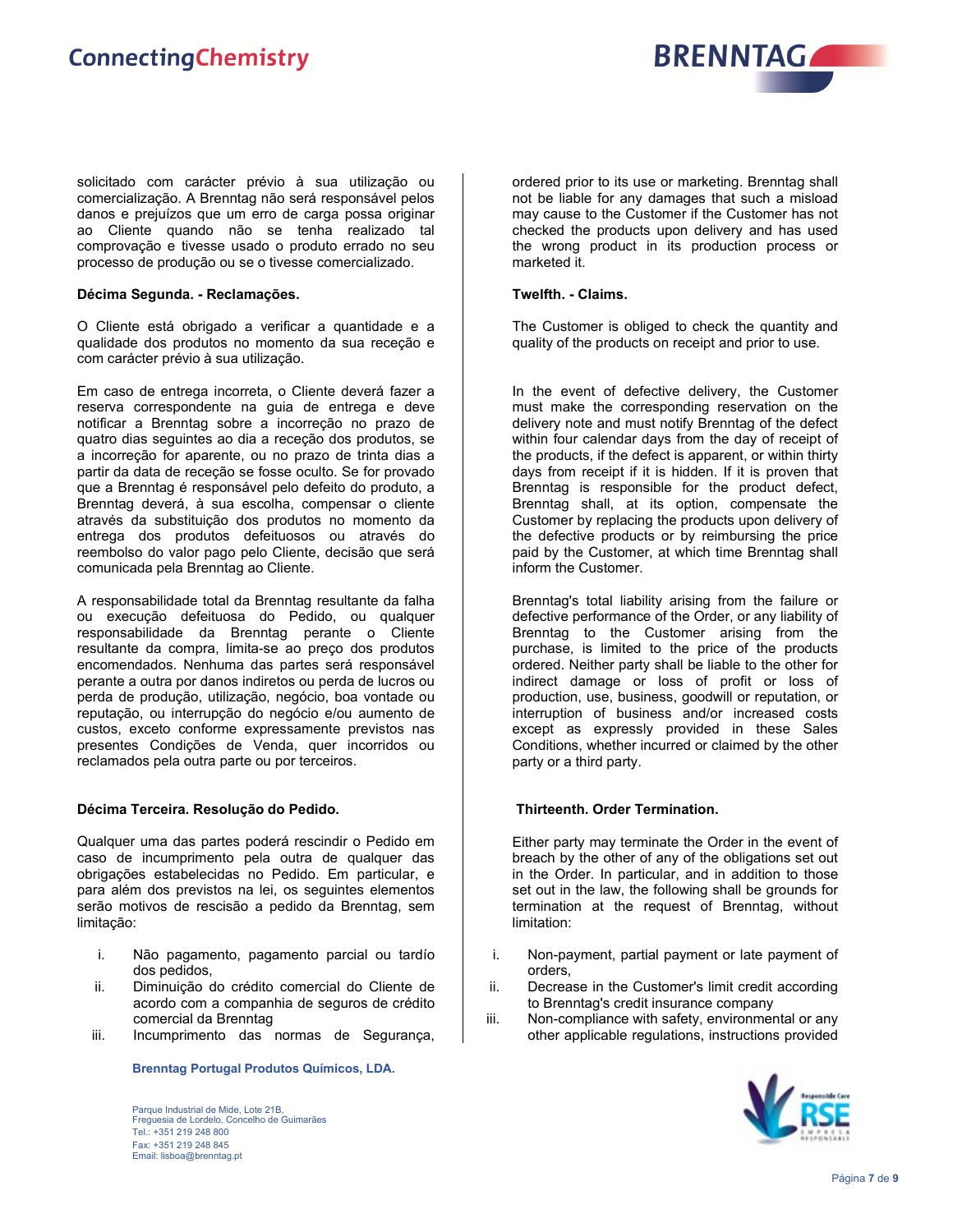

meio-ambiental ou qualquer outra que seja de aplicação, instruções cedidas pela Brenntag e/ou das normas de Segurança e Higiene, Meio Ambiente, assim como de quantas normas sejam de aplicação.

iv. Incumprimento das obrigações do Cliente estabelecidas nestas Condições de Venda.

O pedido será resolvido por meio da notificação que qualquer uma das partes faça à outra no caso em que ocorra qualquer uma das causas acima referidas.

# **Décima Quarta. - Proteção de Dados de Caráter Pessoal**

Tanto o Cliente como a Brenntag respeitarão sempre as disposições dos regulamentos de proteção de dados aplicáveis, tanto o Regulamento (UE) 2016/679 do Parlamento Europeu e do Conselho, de 27 de abril de 2016, relativo à proteção das pessoas singulares no que diz respeito ao tratamento de dados pessoais e à livre circulação destes dados, como as disposições da Lei nº 58/2019 de 8 agosto, que assegura a execução, na ordem jurídica nacional, do Regulamento (EU) 20126/679 do Parlamento e do Conselho, de 27 de abril de 2016, relativo a proteção das pessoas singulares no que diz respeito ao tratamento de dados pessoais e à livre circulação desses dados e seus regulamentos de aplicação.

# **Décima Quinta. - Confidencialidade.**

Toda a informação partilhada pelo Cliente e pela Brenntag como resultado da sua relação comercial é considerada Informação Confidencial e é Propriedade exclusiva da parte que emite a informação e a parte recetora compromete-se a não a divulgar ou transferir as suas copias ou reproduções a terceiros sem o consentimento prévio da outra parte, exceto no caso de informação que seja do domínio público ou que seja exigida pela autoridade administrativa ou judicial.

# **Décima Sexta. - Comunicações**

Todas as comunicações entre as Partes relativas ao Pedido devem ser feitas por escrito e para serem vinculativas deverão ser assinadas por pessoas devidamente autorizadas pela arte remetente. As partes concordam que o correio eletrónico é um meio de comunicação válido para todos os assuntos relacionados com a gestão quotidiana da relação com o Cliente. Para todos os outros assuntos para além da gestão diária da

**Brenntag Portugal Produtos Químicos, LDA.**

Parque Industrial de Mide, Lote 21B, Freguesia de Lordelo, Concelho de Guimarães Tel.: +351 219 248 800 Fax: +351 219 248 845 Email: lisboa@brenntag.pt

by Brenntag and/or the Health and Safety and Environmental regulations, as well as any other applicable regulations.

iv. Failure to comply with the Customer's obligations established in these Terms and Conditions of Sale.

The order will be terminated by means of the notification that any of the parts made to the other in case of being incurred in any of the abovementioned causes.

### **Fourteenth. - Protection of Personal Data.**

Both the Customer and Brenntag shall at all times observe the provisions of the regulations on applicable data protection, both Regulation (EU) 2016/679 of the European Parliament and of the Council of 27 April 2016 on the protection of individuals with regard to the processing of personal data and on the free movement of such data, and the provisions of Law  $58/2019$  August the  $8<sup>th</sup>$ , which ensures the implementation, in the national legal order, of Regulation (EU) 20126/679 of the Parliament and of the Council of 27 April 2016 on the protection of individuals with regard to the processing of personal data and on the free movement of such data and its implementing regulations.

# **Fifteenth. - Confidentiality.**

All information exchanged by the Customer and Brenntag as a result of their business relationship is considered confidential information and is the exclusive property of the party issuing the information and the recipient agrees not to disclose it or transfer its copies or reproductions to third parties without the prior consent of the other, with the exception of that which is in the public domain or which is required by the administrative or judicial authority.

# **Sixteenth. - Communications**

All communications between the Parties concerning the Order shall be in writing and to be binding they must be signed by persons duly authorised by the sending Party. The Parties agree that e-mail is a valid means of communication for all matters relating to the day-to-day management of the relationship with the Client. For all other matters beyond the day-to-day management of the